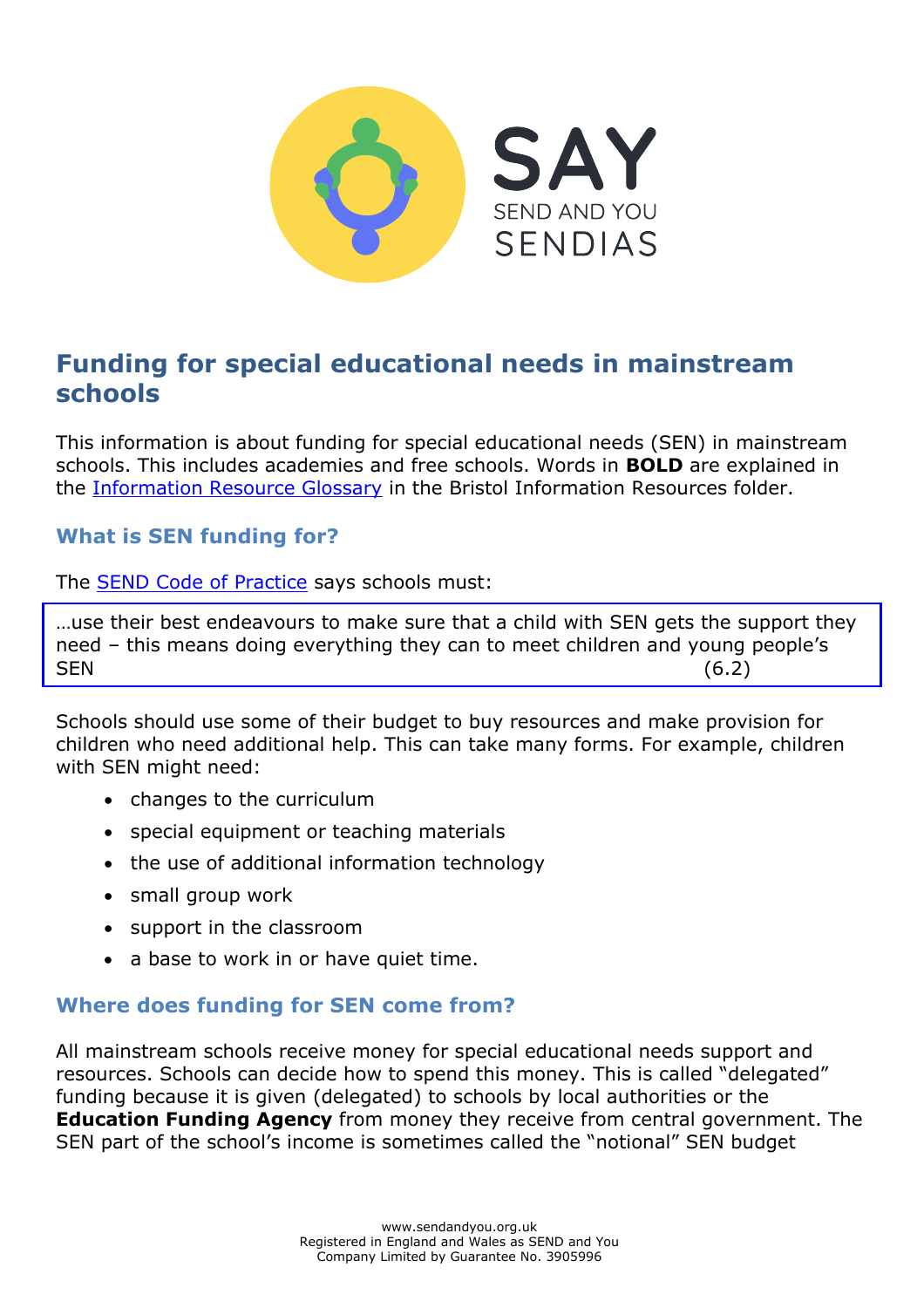because it is not based on the school's actual numbers of pupils with special needs, but on a formula.

Funding for SEN provision is from three sources ("elements") :

## **Element 1**

Schools get money for each pupil, based on actual pupil numbers. This is called the Age Weighted Pupil Unit (AWPU) and it is part of schools' delegated funding. Some of this money is for general SEN provision. This might, for example, include the cost of providing the Special Educational Needs Coordinator (SENCO) and some other resources.

Each local authority sets the AWPU for their schools, and the Education Funding Agency sets the AWPU for academies and free schools. The AWPU differs according to whether the school is primary or secondary etc.

### **Element 2**

Element 2 funding is SEN-specific, and is to provide **SEN support** for children who need it. This is support that is *additional to* or *different from* the support that most other children get.

The local authority provides this funding for schools it is responsible for using a formula that determines the amount of money the school gets. The formula gives more money to schools that in the past had more children on free school meals and more children who were not doing as well as others in English and Maths. The **Education Funding Agency** provides this funding for academies and free schools. Element 2 funding is also part of schools' delegated budget.

Government guidance says schools should provide up to the first £6,000 (on top of the AWPU) of additional or different support for those children who need it, including those with an **Education, Health and Care plan** This does not mean that the school will spend £6,000 on every child with SEN. Sometimes schools use funds to help groups of children. Some children will need less help – and some children may need more.

You can ask your school how it uses its SEN budget to support your child and whether it has enough to make all the provision they need. The local authority also publishes a **Local Offer** that explains what type of resources this money might be spent on.

### **Element 3**

Where a school has children needing very expensive provision which might absorb a lot of the SEN support funding, the school can request additional funding. The local authority is responsible for managing Element 3 funding (sometimes called the 'high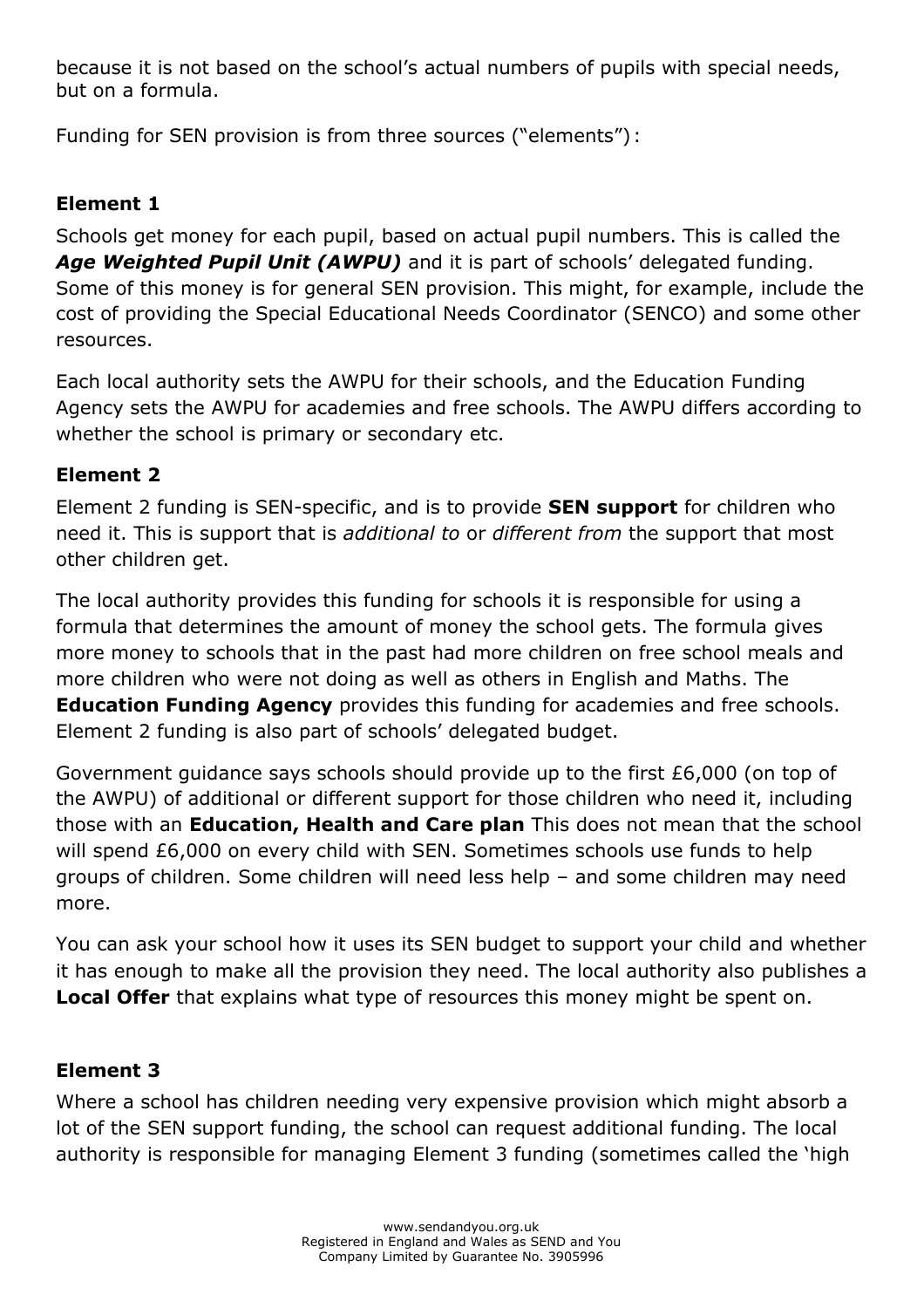needs block'), which can be used to make specific provision for an individual child or a group of children, if the school or academy can show it is necessary.

You can find details of how this funding is allocated in the **Local Offer**.

These funding arrangements do not override the local authority's duty to your child to ensure they receive any necessary provision that the school itself cannot make. The law says that the local authority must find out via an **EHC needs assessment** whether an EHC plan is needed when a child or young person may have SEN that might need the local authority to secure provision. So if your school is unable to make all the provision your child needs, you have the right to ask for an EHC needs assessment.

### **Who manages the school's SEN resources?**

The **SEND Code of Practice** says:

*It is for schools, as part of their normal budget planning, to determine their approach to using their resources to support the progress of pupils with SEN. The SENCO, head teacher and governing body or proprietor should establish a clear picture of the resources that are available to the school. They should consider their strategic approach to meeting SEN in the context of the total resources available, including any resources targeted at particular groups, such as the pupil premium.* 

(6.97)

School governors are responsible for the school's policy on SEN. The head teacher and the SENCO ensure that the policy is put into practice. The SENCO organises support for individual children, but every teacher is responsible making sure that your child's special educational needs are met in the classroom.

The **SEN Information Report** on the school's website tells you more about the arrangements for SEN support and how to contact the SENCO.

### **How can I find out what support and resources my child is getting?**

The first step is to talk with your child's teacher or the SENCO. This may be at a parents' evening, a support plan meeting or a review. You can ask for a written copy of any support plan in place for your child.

If your child has an Education, Health and Care plan it must set out the support and resources that has to be provided.